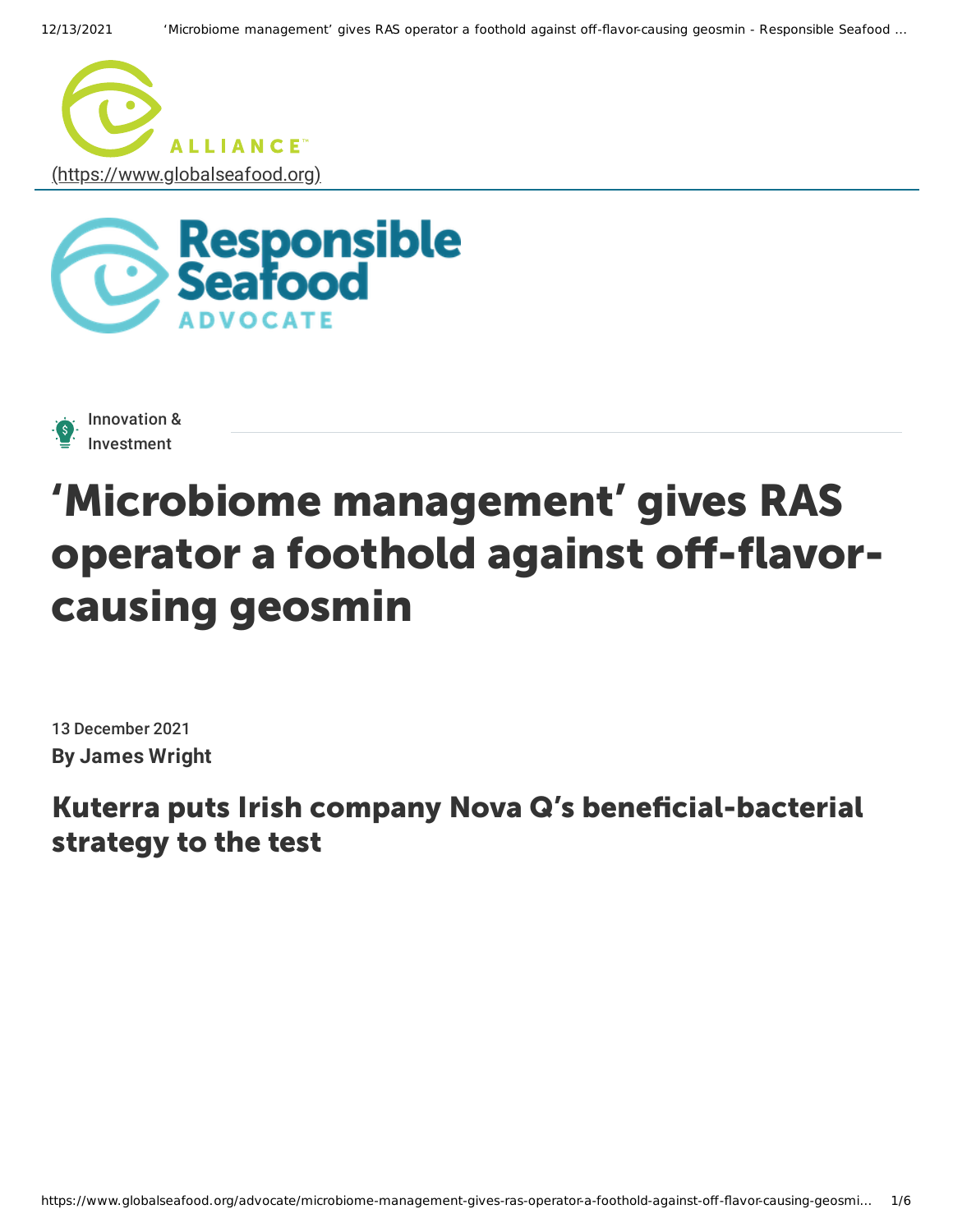

RAS operator Kuterra has put a proactive "microbiome management" approach in play to eliminate off-flavors and finds good results in lowering geosmin levels. Shutterstock image.

A recirculating aquaculture system (RAS) operator in Canada – one of the first land-based salmon producers in the world  $-$  says that a proactive approach to eliminating off-flavors in their fish is showing good results.

Kuterra, which operates a salmon RAS operation on Vancouver Island in British Columbia, Canada, is collaborating with Nova Q, an Ireland-based biotechnology company, to lower the levels of the off flavor-causing metabolite geosmin from their system. Geosmin is released by microbes that grow within the tank system and efforts to eliminate it or at least reduce levels to a low threshold have been an industry-wide struggle. Too mush geosmin imparts an earthy flavor to the fish that consumers do not like.

Nova Q said the opportunity to work with Kuterra was the biggest-scale trial to date to prove its technology's efficacy. Nova Q's solution involves the on-site manufacturing of a microbial consortium (read: "good" bacteria) that is applied to the RAS water.

"The industry has been getting a reputation, everyone tarred with the same brush," said Tom Scrope, UK manager at Nova Q, adding that the absence of geosmin from one particular site does not present a competitive advantage. "Because everyone deals with this, or the whole category gets tarnished."



[\(https://www.oceanonland.com\)](https://www.oceanonland.com/)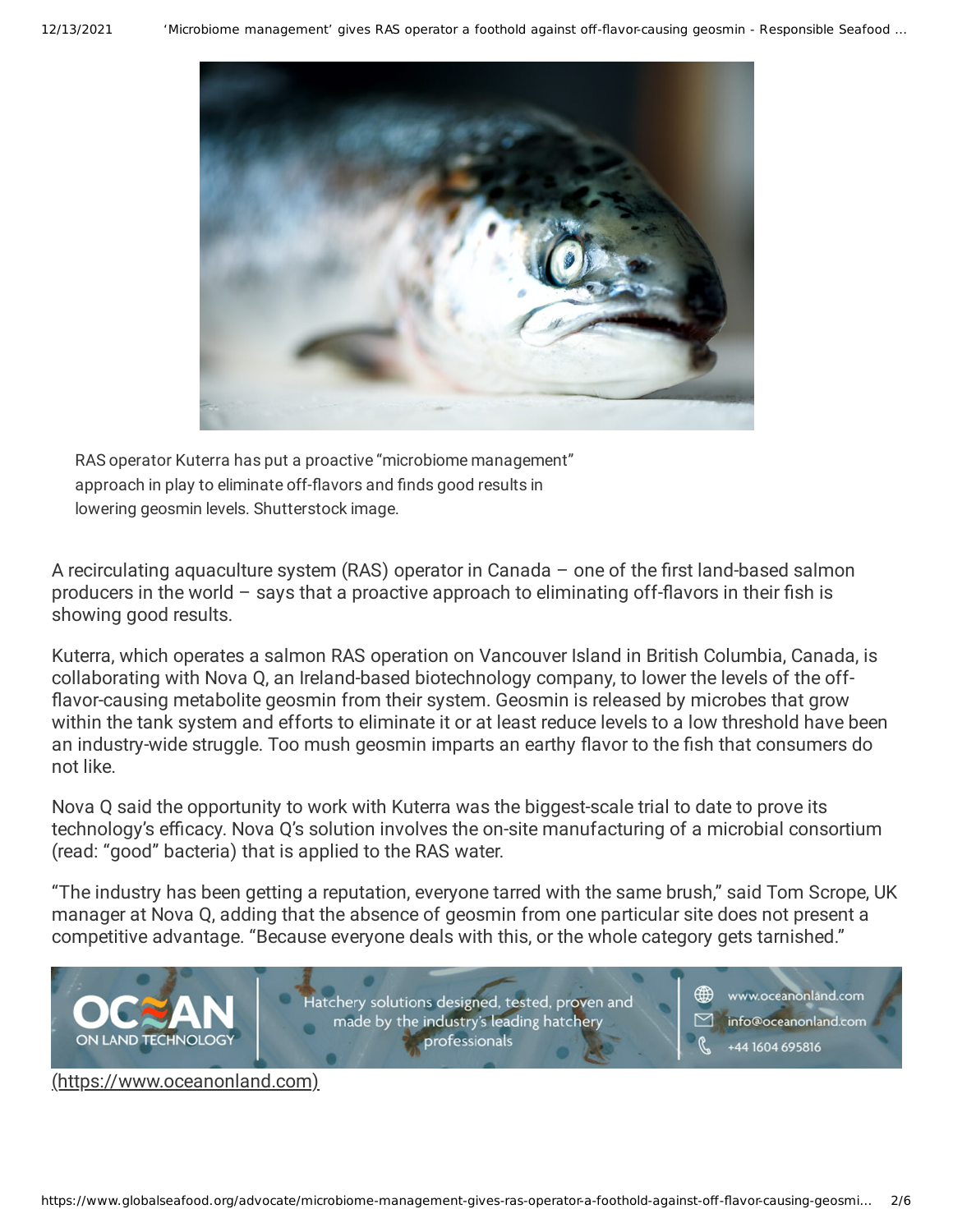Gary Robinson, director of West Coast operations for Whole Oceans, LLC, the Maine-based company that owns Kuterra, told the *Advocate* that geosmin mitigation is a "significant" issue for all RAS operators, regardless of scale. But each system is unique, so the severity can vary by site. What's virtually universal among RAS salmon farmers is their desire to command a premium price for their product.



"Premium-tasting fish is the starting point for obtaining premium prices," Robinson said.

This chart provided by Nova Q shows how its microbiomemanagement approach to combatting off-flavors in RAS-grown fish shows a steep drop in geosmin levels after about 35 days of use. After 115 days, geosmin levels fall below detectability.

Scrope and Robinson pointed to numerous methods in which land-based aquaculture can address off flavor-causing metabolites. One way is to increase the "makeup" water to flush out the contaminants. But that requires significant water use, and minimal water use is a hallmark for RAS farms. In this sense, the RAS would temporarily become a flow-through system.

"That's a temporary fix, a plaster over the wound," said Scrope.

Robinson says Kuterra has tried a bevy of methods to curb geosmin, with "varying but unacceptable results." Those include holding fish in clean purging waters for a longer time, which comes at a great economic cost as the fish are no longer feeding, and therefore, no longer growing.

They've also tried cleaning surfaces and removing biofilm from tank and sump walls; inducing higher swimming speed during purging to speed the process; operating the purge system at a lower oxygen content to increase respiration in fish; alerting the feed formulation, to lower phosphorous; charcoal filtration and others.

A more long-lasting and proactive solution is to address the water itself. Nova Q's strategy is "microbiome management," Scrope said, which means getting the right mix of bacteria in the water.

"The idea is to have the best microbial population at any one time, constantly dosing [the water] with beneficial bacteria," he said. This involves producing it on-site, using a bioreactor. For the Kuterra trials, AdvancedAg (Nova Q's North American partner in Canada) shipped them a prototype. In the future, the BrewTus machine – a portable bioreactor that produces the proper microbial mix – will be available to new customers.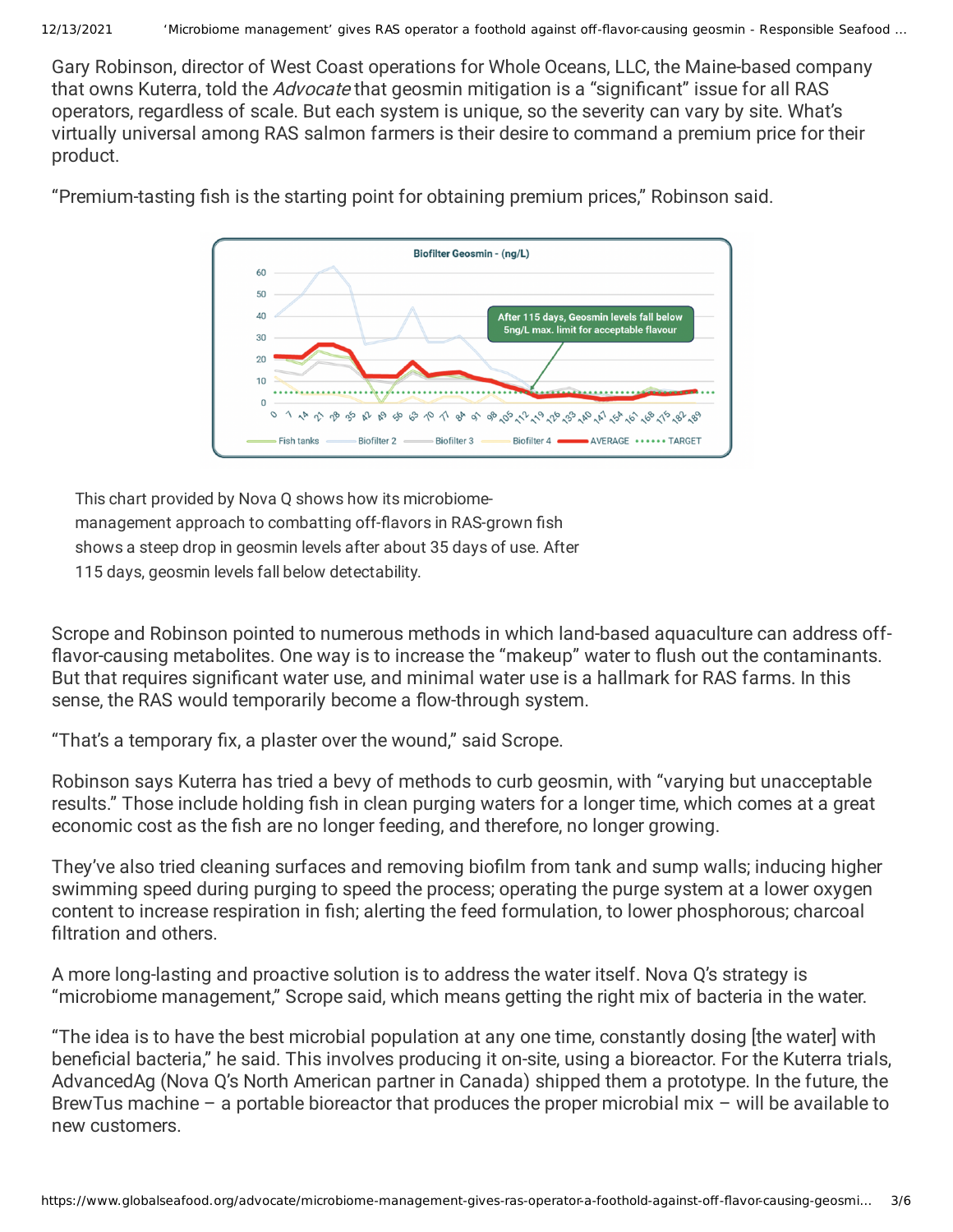Robinson and Scrope said they noticed a sustained decrease in geosmin level after about one month. But after three or four months, the geosmin levels plummeted to 5 nanograms per liter, which is below detectability and does not cause off flavors.

"Historical [geosmin] levels were highly variable. Sometimes acceptable, sometimes not," said Robinson. "The variation usually correlated to changes in water quality, the amount of new water added, fish biomass or feed rate. However, since biofilter seeding started, these changes don't seem to have as large an impact on geosmin levels. Historically, no intervention



The BrewTus bioreactor. Photo courtesy of AdvancedAg.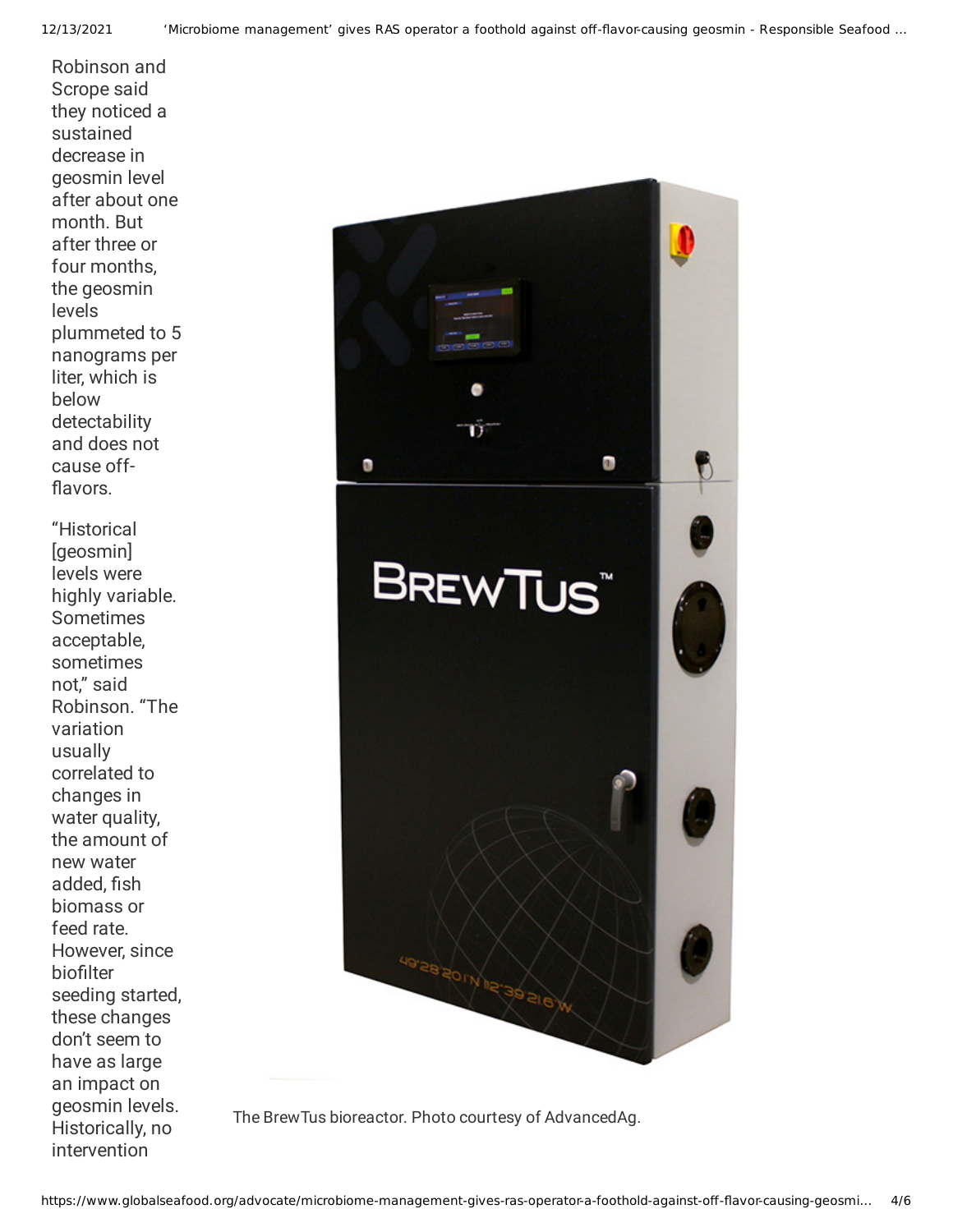used could

achieve and sustain acceptable geosmin levels, the geosmin would always increase again. This trial has achieved and maintained acceptably low geosmin levels, even with reduced water use; which is unprecedented on this site."

Scrope said the overarching goal is 100 percent removal of geosmin, which involves "swamping the system with good bacteria, so there's no foothold" for geosmin.

"It may not be possible to completely eliminate it," he admitted. "But here we've reduced both [makeup water and geosmin] at the same time. It was the bacteria doing the work, making it a proper recirc system again."

One of the challenges is reigning in the system's effectiveness, because you don't want to get rid of the good bacteria, added Scrope: "If you outcompete all the good guys, you've kind of broken your system. Maybe you remove geosmin, but ammonia is now killing your fish."

Nova Q's RAS-Right liquid additive – containing Bacillus and nitrifying bacteria that grow fast – can be made on-site, and according to Robinson, is very easy.

"Set-up and operation of the bacterial culture incubator is very straightforward and requires very little effort," Robinson said. "Dosing the RAS is a once-per-week event that requires less than one hour to complete."

While microbiome management is clearly working for Kuterra, Robinson said all RAS facilities' investment in this area depends on the severity of their problem.

"This is a fairly well-tested solution overall," said Scrope. "This data on geosmin is a new string to the bow."

## **Follow the Advocate on Twitter @GSA\_Advocate [\(https://twitter.com/GSA\\_Advocate\)](https://twitter.com/GSA_Advocate)**

## **Author**



**JAMES WRIGHT**

Editorial Manager Global Seafood Alliance Portsmouth, NH, USA

james.wright@globalseafood.org [\(mailto:james.wright@globalseafood.org\)](mailto:james.wright@globalseafood.org)

Copyright © 2021 Global Seafood Alliance